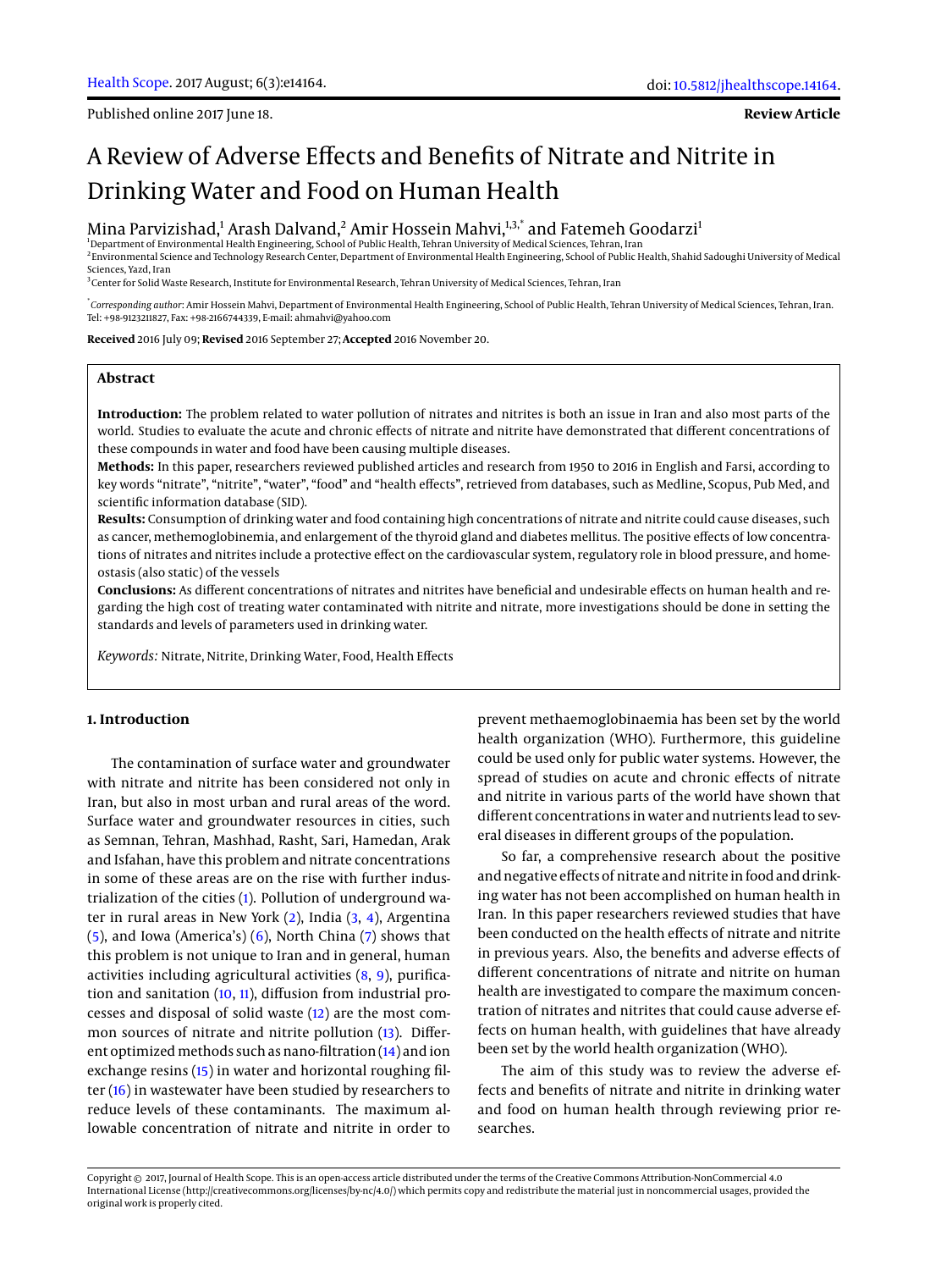# **2. Methods**

# *2.1. Searches*

The required data for conducting the present research were gathered by search in databases, such as Medline, Scopus, Pub Med, and Scientific Information Database (SID). Published articles and research from 1950 to 2016 in English or Persian (75 articles) were retrieved.

## *2.2. Study Selection and Eligibility Criteria*

Articles were selected according to the key words "nitrate", "nitrite", "water", "food" and "health effects". Among all articles found according to keywords and time limitation, articles related to identifying and removing nitrites from drinking water and wastewater were excluded from this study. Studies that were related to human exposure to sources of these pollutants, according to the content of the studies and references, were used. Studies of health effects of nitrate and nitrite on animal and other creatures were excluded and the health effects on humans were divided to 2 categories, desirable and adverse effects.

## *2.3. Quality Assessment and Data Extraction*

Qualitative criteria, such as type of study (case-control or cohort study), duration of study and population were considered as other confounding factors. The flowchart of this study is presented below.

#### **3. Sources of Human Exposure to Nitrates and Nitrites**

Humans can be exposed to nitrates and nitrites through food, drinking water, air, and soil. The main way of nitrate and nitrite exposure to the general population is through ingestion of food and drinking water; about 5 to 8% of ingested nitrate is reduced to nitrite by bacteria in the mouth [\(17\)](#page-7-2). Nitrate formed by the reduction of nitrate contains about 80% of the total exposure of nitrite and the remainder directly enters the body from external sources  $(18).$  $(18).$ 

#### *3.1. Drinking Water*

Agricultural drainage, leachate from waste pile, and pollution from human and animal waste, are responsible for a vast increase of nitrate concentrations in surface water and groundwater [\(19\)](#page-7-4). In general, nitrate concentrations in well water are higher than surface water sources [\(19\)](#page-7-4). For example, very high concentrations of nitrates of more than 467 mg/lit were found in the state of Ontario in America [\(20\)](#page-7-5) and high concentration of 1063 mg/lit was found in Manitoba. In Colombia, more than 45 mg/lit of nitrate concentrations in excess of 60% of the 450 groundwater samples was observed. The average concentration of nitrate in groundwater of Columbia between 1975 and 1990 has gradually increased, along with the increase in population and agriculture activities [\(19\)](#page-7-4).

# *3.2. Food*

Nitrate and nitrite are naturally present in many foods, and are found in some foods as additives. Vegetables and processed meats are major sources of these compounds in the diet. Nitrates and nitrites are added as preservatives to prevent the growth of bacteria *Clostridium botulinum* or as promoters of some food colors. Also, the high nitrate concentrations in the rage of 200 to 250 mg per Kg are found in fruits and vegetables [\(21\)](#page-7-6). Vegetables are a major source of nitrate that provide more than 85% of the average nitrate in the human diet [\(22\)](#page-7-7). Lettuce, spinach, red beets, fennel, cabbage, parsley, carrots, celery, potatoes, cucumbers, radishes, and leeks are vegetables that contain high concentrations of nitrate [\(23\)](#page-7-8). Nitrite concentrations in fruits and vegetables is less than nitrate and is about 10 ppm and rarely reaches more than 100 mg per Kg in vegetables that have been corrupted or improperly stored or pickled; nitrate concentrations may reach more than 400 mg per Kg [\(24\)](#page-7-9). Fresh meat normally contains low concentrations of nitrate and nitrite [\(25\)](#page-7-10). Although meat and processed products contain higher concentrations of nitrite and nitrate, its concentration depends on the concentration of substances that are added as preservatives to these products as well as the method of processing [\(22\)](#page-7-7).

# *3.3. Air*

Atmospheric concentrations of nitrate were measured for several years in Iceland. Annual average levels of measured aerosol for all stations varied between 0.11 and 0.36 micrograms per cubic meter [\(26\)](#page-7-11). In the Netherlands, monthly average nitrate concentrations were measured in the atmosphere between summer 1979 and winter 1986, and the concentrations was reported in the range of 1.5 to 9.1 micrograms per cubic meter [\(27\)](#page-7-12).

#### *3.4. Soil*

No information about public exposure to nitrates and nitrites in soil has been reported by previous articles. Although nitrate is highly soluble in the soil, it is kept weakly by the soil and leaks into groundwater and surface water [\(24\)](#page-7-9). A study at the national level in some agricultural areas of Canada was carried out to evaluate the potential risk of water pollution by high concentrations of nitrogen in the soil, and findings revealed that the concentration of nitrate in drainage water may reach levels higher than 10 mg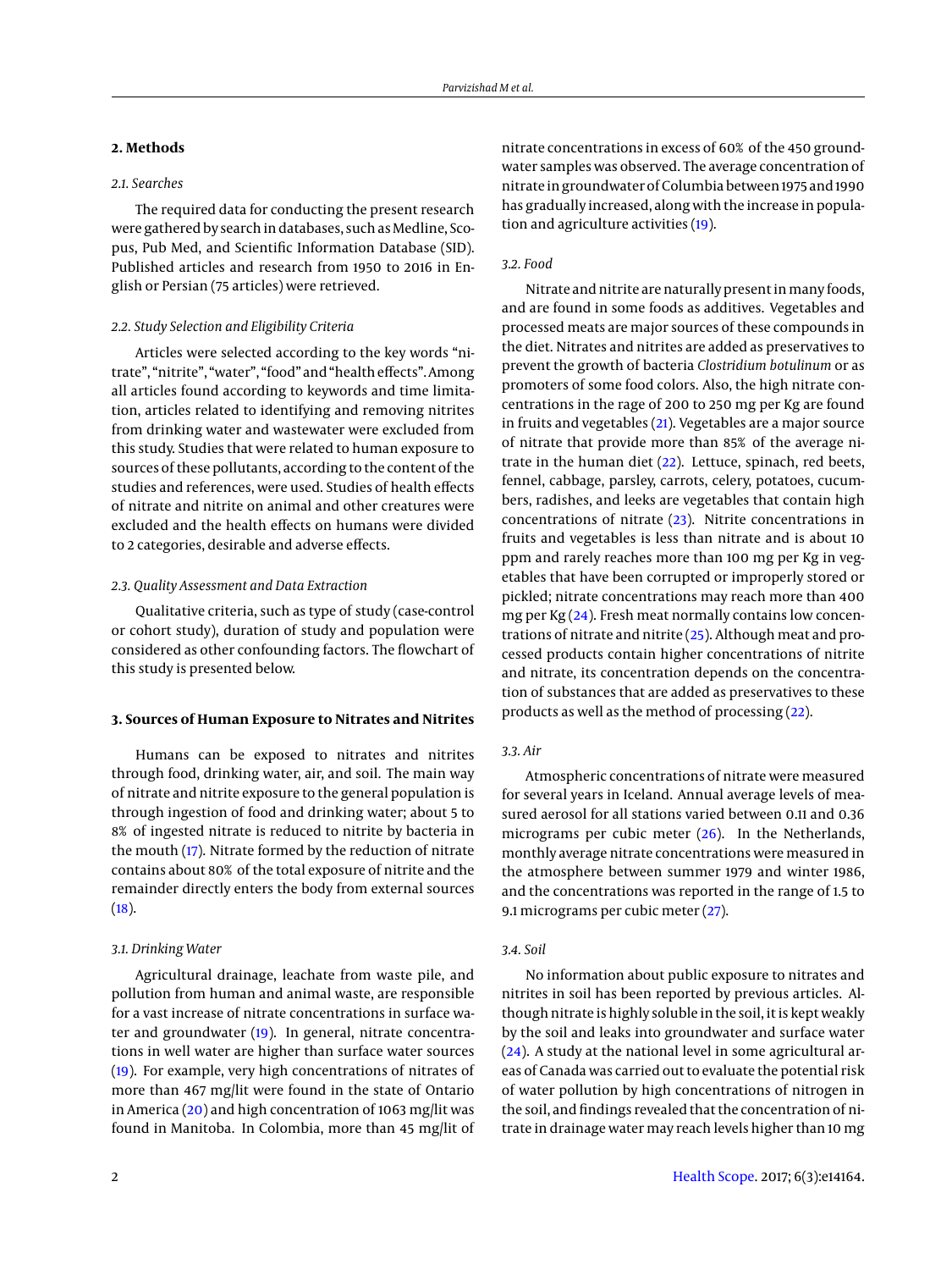

per liter of nitrate due to the presence of too much nitrogen in the soil [\(28\)](#page-7-13).

# **4. The endogenous Formation of N-Nitroso Compounds**

Nitrates have been known as a precursor for the formation of N-nitroso compounds. Placed on genotoxic substances, most of these compounds are carcinogenic to animals. Nitrate is stable in the human body and is an inert compound that can be metabolized by human enzymes. However, the activities of nitrate reduction by bacteria may convert nitrate into nitrite and other nitrogen compounds that can effect the physiological status and human health. After ingestion, nitrate is easily absorbed by the upper gastrointestinal tract. Over 25% of nitrate is actively excreted in saliva, and 20% of is converted to nitrite by bacteria in the moth [\(29\)](#page-7-14). Under acidic conditions of the stomach, nitrite as the core of nitrous acid  $(HNO<sub>2</sub>)$  spontaneously coverts to Nitrogen Trioxide ( $N_2O_3$ ), nitric oxide (NO), and nitrogen dioxide ( $NO<sub>2</sub>$ ). Nitric oxide is a biologically active compound that plays a role in the expansion and defense against pathogenic bacteria around the teeth [\(30\)](#page-7-15). Nitrogen trioxide or in other words, a powerful factor of nitrous, is able to add NO+ to secondary and tertiary amines for the potential formation of carcinogenic nitrosamine compounds. Alternatively,  $HNO<sub>2</sub>$  could be the  $H<sub>2</sub>NO<sub>2</sub>$  core that reacts with the amine to form nitrosamine. At neutral pH, nitrite can be reduced by bacteria to form NO that can react with oxygen molecules to form nitrosamine  $N_2O_3$ 

compounds and  $N_2O_4$ . In addition to the formation of acid-catalyzed and catalyzed-bacteria of nitrous suppliers, NO syntheses of inflammatory cells can produce NO [\(31\)](#page-7-16). These three nitrous androgenic mechanisms are considered to provide 40% to 75% of human exposure to nitric oxide (NOC). Other sources of human exposure are NOC in processed meat and fish, occupational exposures and tobacco products [\(32\)](#page-7-17).

# **5. Adverse Effects of Nitrates and Nitrites on Human Health**

## *5.1. Chronic Effects*

*5.1.1. Carcinogenic Effect of Nitrates and Nitrites*

The general concern about long-term exposure to nitrite and nitrate is due to the formation of nitrosamine compounds as a large number of these compounds are carcinogenic. Epidemiological studies in connection with the use of nitrate and nitrite and cancer appearance have been conducted on humans. A study conducted in Taiwan showed that there was no significant correlation between the concentration of nitrate in drinking water and risk of dying from colon cancer. In the control group, the number of deaths that occurred was due to reasons other than colon cancer and in the case group the reason of death was colon cancer. Statistics gathered on deaths from 1999 to 2003 and for each of the witnesses, who were randomly selected, cases were entered that their sex, year of birth and year of death were equal with them. The odds ratio for the implementation of deaths from colon cancer for those, who were exposed to high concentrations of nitrate with a confidence interval 98% was from 0.84 to 1.14 [\(33\)](#page-7-18). In the Netherland, Van Loon et al. found no association between nitrate levels in the body and stomach cancer and the gastrointestinal tract among males and females after 6.3 years of follow up cohort study, and further analysis of effective factor i.e. vitamin C use indicated that there was no positive correlation between use of vitamin C and cancer non appearance [\(34\)](#page-7-19). In the case of nitrite, Knekt et al. reported in 1999 that no positive correlation was found between nitrite consumption and the incidence of tumors of the large intestine and the stomach. The search was conducted for 24 years in a cohort study  $(35)$ . Therefore, in the mentioned study, antioxidant levels used should also be considered as a factor affecting the incidence of cancer. In another casecontrol study that was performed in Italy during year 2001, the result showed that there was a high risk of gastric cancer among people, who had a higher consumption of nitrites and small amounts of antioxidants. Also, a positive correlation was found between gastric cancer and high levels of nitrate intake in the diet, while an interaction of vitamin C in both case-control studies was observed  $(36)$ . The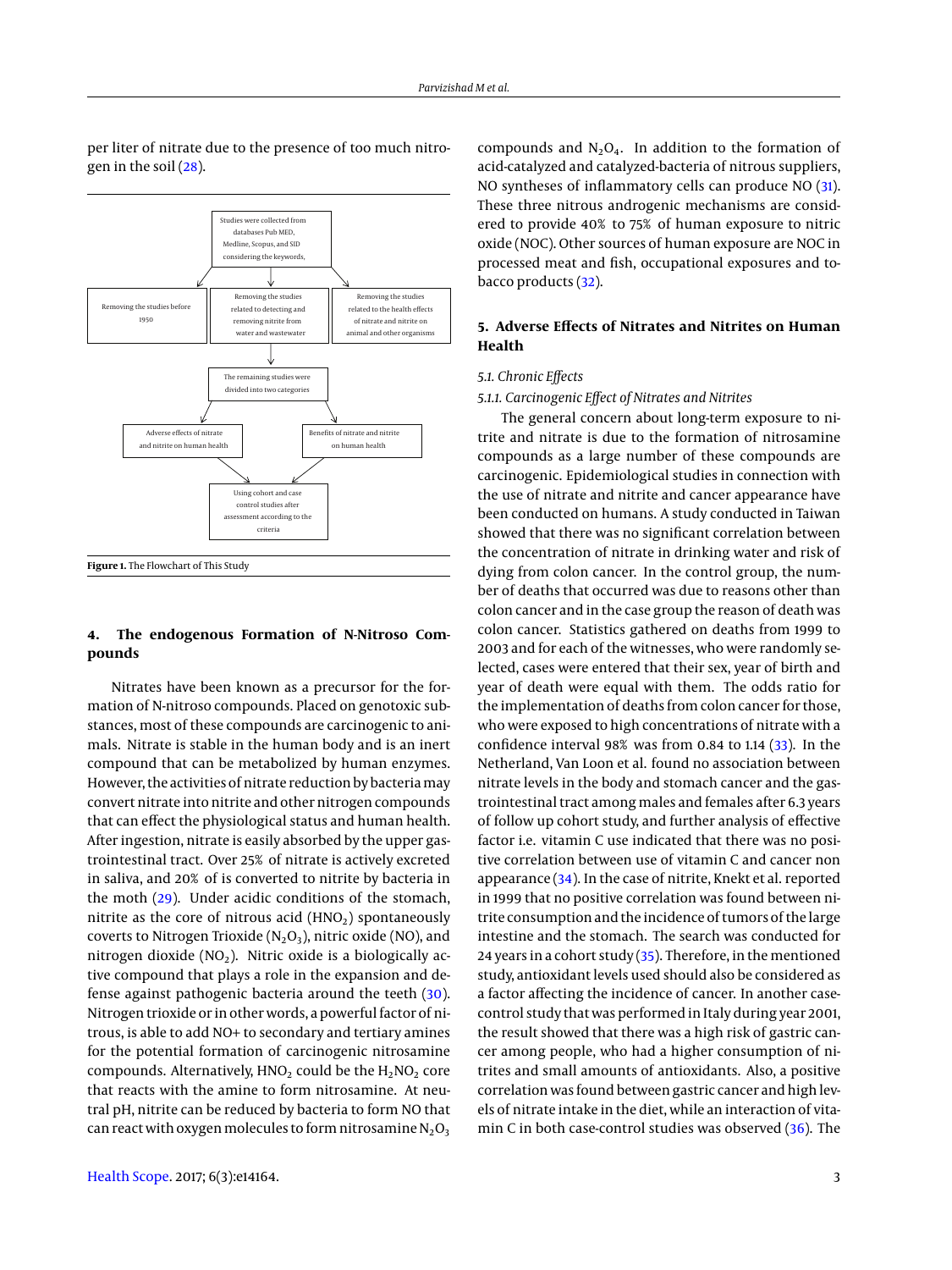speed of the spread of various cancers was examined from 1972 to 1943, in the city of Alborg in Denmark, with an average nitrate concentration in water of about 30 mg per liter while the adjacent cities were examined by Jenson et al. They found that the incidence of gastric cancer in the city of Alborg was slightly more abundant compared to neighboring towns. The results of this study stressed on the probable weak role of nitrate in the etiology of gastric cancer [\(37\)](#page-7-22). Analysis of the relationship between different concentrations of nitrate in drinking water and cancer of the stomach, bladder, prostate, and colon among 258 citizens of the province of Valencia in Spain showed that mortality from gastric cancer has increased with increasing exposure to nitrate in males and females. Deaths from prostate cancer in males have also increased and relative risk for the age group of 55 to 75 years was 1.86 and for older than 75 years this was 1.8. In populations that had been exposed to high concentrations of nitrates of 50 mg per liter, the relative risk for gastric cancer in the age group of 55 to 75 years for males and females was 1.91 and 1.81, respectively [\(38\)](#page-7-23). In a study conducted in Slovakia, Hodgkin's Lymphoma and colorectal cancer incidence was observed among males and females who were exposed to water containing high concentrations of nitrate (4.5 to 11.3 mg of nitrate nitrogen per liter) [\(39\)](#page-7-24). In a similar study, no association was found between high concentrations of nitrate and bladder or kidney cancer incidence. In contrast, negative results associated with the incidence of Hodgkin's Lymphoma were found in America [\(40\)](#page-7-25). While in Sardinia (Italy), there was limited evidence for prevalence of Hodgkin's Lymphoma among males and no certificate in females [\(41\)](#page-7-26). Weyer et al. analyzed the incidence of Hodgkin's Lymphoma in 2001 in a cohort study among females in America and observed a weak inverse relationship between the concentration of more than 2.46 mg per liter of nitrate-nitrogen in drinking water and risk of Hodgkin's Lymphoma, and after taking into account the interferences the connection was more powerful [\(42\)](#page-7-27). Different results were obtained from casecontrol studies on both males and females by Ward et al. in America. The average concentration of nitrate in drinking water was greater than 4 mg of nitrate per liter as nitrogen. There was a dose-response relationship and twice increase of the risk of Hodgkin's Lymphoma associated with exposure to the highest nitrate concentrations in drinking water and the connection remains with the consideration of confounding factors, such as vitamin C and carotene. The researchers concluded that long-term exposure to high concentrations of nitrates in drinking water could lead to an increased risk of Hodgkin's Lymphoma. As part of the same study, the concentration of nitrates in private wells with Hodgkin's Lymphoma risk, have been considered irrelevant when taking into account the intervening pesticides [\(43\)](#page-7-28). In general, most studies have shown that nitrate concentrations in drinking water have no association with Hodgkin's Lymphoma, or have reduced it. In general, it can be said that taking interferences such as vitamin C and carotene has weakened the relationship between nitrate in the diet and the incidence of Hodgkin's Lymphoma [\(43\)](#page-7-28). A positive association was found between bladder cancer and nitrate in drinking water in a case-control study; concentrations less than or equal to 2.86 mg per liter of nitrate as nitrogen [\(44\)](#page-7-29). Also, Weyer et al. conducted a cohort study and their findings indicated that when the nitrate concentration was more than 2.46 mg per liter of nitrate as nitrogen, this positive association was observed [\(42\)](#page-7-27). However, no association was observed between bladder cancer and nitrate in drinking water in a case-control study by Weyer in 2003 [\(45\)](#page-7-30) or a cohort study by Zeeger et al. [\(46\)](#page-7-31). Nitrate levels in this study were more compared with the studies mentioned at the beginning and have shown a positive association. Vitamin C intake had no significant impact on the results of 2 previous studies. Vitamin E and smoking have not been effective on the results of Zeeger's study. Volkmeet et al. evaluated the effect of nitrate concentrations in drinking water on the prevalence of urinary tract cancer in Germany in 2 groups that were exposed to different concentrations of nitrate ranging from 10 to 60 mg per liter, in 2005. In the groups that had greater exposure, a positive correlation was found between urinary tract in both genders, and a negative correlation was found with testicular tumor and no association with kidney. Penile and prostate cancer were observed [\(47\)](#page-7-32). In a case-control study conducted by Werd in 2003 no association was found between tumor of urinary tract in both male and female groups consuming plant and animal sources containing nitrites. Among males, the highest quartile of nitrite from plant sources was associated with average risk of infection (OR = 1.3; 95% CI = 1.0 - 1.6) yet no process changed the risk of infection at the same time as the increase in concentration [\(45\)](#page-7-30).

A population-based case-control study in kidney cell cancer incidence was conducted in the state of Iowa during the years 1989 to 1986, indicating that the number of sources of drinking water was increasing. The average nitrate level and years of use from a public source of drinking water with nitrate concentrations above 5 mg per liter and less than 10 mg per liter were calculated, respectively. No relationship was observed between renal cell carcinoma and nitrate concentration. Although exposure to high concentrations of nitrate led to a risk of infection in those who consumed abundant amounts of red meat and less amounts of vitamin C in their diets, this study showed that more studies should be carried out taking into consideration the influence of dietary, nitrite and nitrate concentra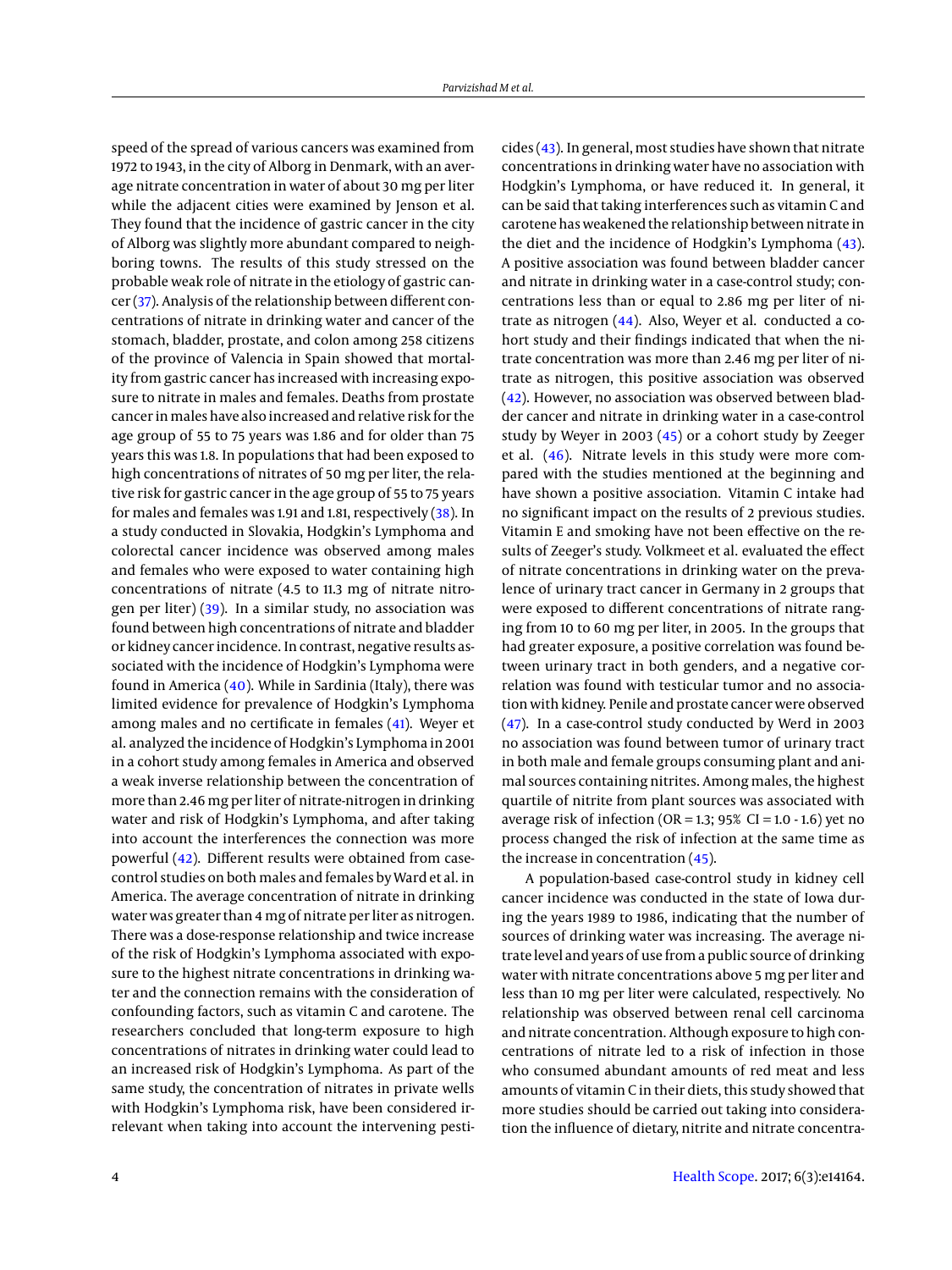tions in drinking water  $(48)$ .

It is hypothesized that exposure to nitrosamines increases the risk of glioma (brain stem tumor). The relationship between meat consumption, nitrates and nitrites input and two nitrosamines (nitrous dimethyl amine and Nitrosopyrrolidine) and glioma risk was investigated in a prospective cohort study. Finally, the results showed that the risk of glioma increased in people, who had consumed huge amounts of processed meats [\(49\)](#page-7-34). The relationship between nitrite and nitrate intake and pancreatic cancer has been studied, the results showed that there was no relationship between the use of nitrate and nitrite and pancreatic cancer in males and females and there was relatively little evidence about the relationship between pancreatic cancer and processed meat consumption [\(50\)](#page-7-35).

### *5.2. Acute Toxicity*

## *5.2.1. Methemoglobinemia*

A wide range of lethal concentrations of nitrite and nitrate to humans (probably because of the varying sensitivity) have been reported. For nitrate, the lethal dose is 4 to 50 grams [\(51\)](#page-8-0) and from 67 to 833 mg per kg of body weight [\(52\)](#page-8-1) and for nitrite the lethal dose has been set as 1.6 to 9.5 grams [\(53\)](#page-8-2) and from 33 to 250 mg per kg of body weight. Lower concentrations in children and the elderly and those with reduced in reeducates met hemoglobin, cytrochrome b5 nicotinamide adenine dinucleotide has led to adverse effects [\(52\)](#page-8-1). Methemoglobinemia has the most negative effect associated with human exposure to nitrates or nitrites. The groups that were involved with met hemoglobin formation in the blood include fetuses, infants less than 6 months old, and those, who have genetic birth defects in reeducates NADH cytochrome b5 met hemoglobin.

Studies in the United States of America from 1941 to 1995 have shown that the reason of methemoglobinemia is water containing nitrate concentrations above 10 mg per liter in nitrate by nitrogen. Despite the limitations in clinical diagnosis, studies have shown that nitrate concentrations over 45 milligrams per liter have played an important role in methemoglobinemia in infants. Cases of methemoglobinemia had been observed, especially in children younger than 6 months old, who had been fed with dried milk and drinking water with high nitrate concentrations. From 214 clinical cases with methemoglobinemia with available, none of them were done at concentrations of less than 45 mg per liter of nitrates, and only 2% of cases occurred at concentrations of 49 to 88 mg per liter. In fact, 80% of the infants, who were exposed to nitrate, were infected at concentrations greater than 220 mg per liter [\(54,](#page-8-3) [55\)](#page-8-4). Although infants, who were fed through breastfeeding may be exposed to concentrations of nitrite and ni-

trate, methemoglobinemia usually occurs when the baby food or dried milk is prepared with drinking water contaminated with nitrate. Younger children are less sensitive than babies. Methemoglobinemia prevalence has not increased in America in 64 children of 1 to 8 years of age that used well water contaminated with nitrate at concentrations of 97 to 491 mg per liter. In contrast, in 38 infants, who used well water containing concentrations of 44.3 mg per liter, methemoglobinemia prevalence had increased [\(56\)](#page-8-5). On the other hand, in the study conducted by WHO, no exact correlation was found between the impact of certain concentrations of nitrates in drinking water and the incidence of methemoglobinemia [\(57\)](#page-8-6). In addition, methemoglobinemia could be the result of exposure to other chemicals such as sulfate, chlorite, chloramines, chlorate and drugs, such as lidocaine, benzocaine, sulfonamides and also nitroglycerin [\(58,](#page-8-7) [59\)](#page-8-8).

#### *5.2.2. Effect on the Thyroid Gland*

A study was performed to determine the effect of nitrate on the size and function of the thyroid gland, in 1994. Two groups exposed to contaminated water with moderate and high nitrate levels were evaluated. In populations with exposure to high concentrations of nitrate, a moderate increase was observed in thyroid gland volume. This could be caused by the interaction of competition between iodine and nitrate. In this population, high levels of nitrate had caused uptake of iodine and hypertrophy (enlargement of the thyroid gland). Among those with exposure to medium and low concentrations of nitrate, no difference was observed in thyroid volume. The results showed that nitrate could effect the thyroid gland when nitrate concentration was above 50 mg per liter [\(60\)](#page-8-9). In addition to methemoglobinemia disease and the carcinogenic danger of nitrate, it seems the third danger that nitrate could cause is the effect on the thyroid gland and its enlargement. Other studies in Bulgaria were conducted to assess the impact of nitrate on the status of iodine ions in two population groups of pregnant females and children between 3 to 6 years of age from 2 villages in Bulgaria with high and low concentrations of nitrate in drinking water. Statistically significant differences were seen between the rate of incidence of goiter among pregnant females, who were exposed to nitrate and females, who had no exposure. In contrast, the prevalence of goiter in children, who were exposed was not statistically significant. The results of this study, determined the role of high concentrations of nitrate in drinking water as a risk factor for thyroid dysfunction in susceptible individuals  $(61)$ .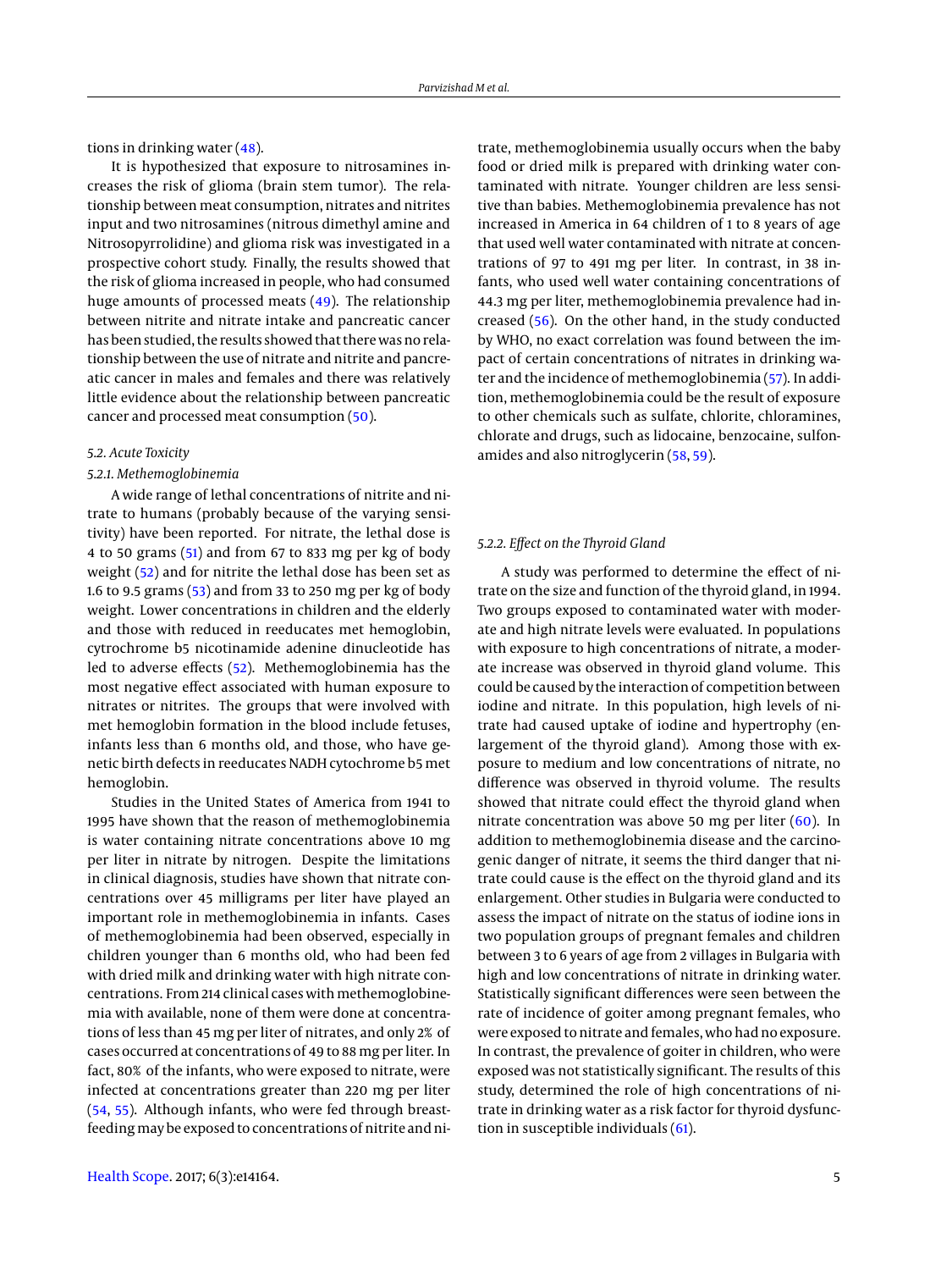## *5.2.3. Mellitus Diabetes*

Ecological studies in Colorado (in America) showed that there was a significant relationship between the prevalence of diabetes mellitus type 1 insulin-dependent and concentration of nitrate in drinking water in children under 1 year to 18 years old [\(62\)](#page-8-11). Also, a positive correlation was found between nitrites, nitrates and nitrosamines in food and the outbreak of this disease was reported in a case-control study in 1990 and this association was seen in a group of people, who had a diet with high concentrations of nitrate in Sweden  $(63)$ . The same correlation was also reported in Finland. However, in this study, the exposure to nitrate was reported as weak  $(64)$ . In contrast, a significant risk has not been observed for diabetic children, who were exposed to nitrate in 594 drinking water supplies in Scotland and parts of central England. This study included 886 and 1376 English and the Scottish children less than 15 years old that had been identified as people infected with this disease between 1986 and 1990. Monthly average concentrations of nitrate have been reported in drinking water as 22.94 and 2.07 mg per liter in Scotland and England, respectively, during the same period [\(65\)](#page-8-14). Similar studies in the Netherlands  $(66)$  and Italy  $(67)$  also showed that there is no relationship between different concentrations of nitrate and nitrite in drinking water and insulin-dependent type 1 diabetes mellitus. The results of the aforementioned studies showed that the data are limited and there are contradictions in this area, so in order to achieve a comprehensive and definitive diagnosis of the relationship between nitrate, nitrite and nitrosamine in the body and diabetes mellitus, a proper estimation should be done of the intake of these parameters through various foods and beverages.

#### **6. Benefits of Nitrate**

Despite the harms found in drinking water and foods containing nitrites and nitrates, studies conducted in the recent years have indicated the benefits of nitrite and nitrate. Lundberg et al. hypothesized in their 2006 study that the inorganic nitrate and nitrite, which enters the body through the consumption of vegetables leads to positive effects on health through biological conversion to nitrite and nitric oxide and secondary reaction products, such as nitrous/nitrile. In fact, by various bacteria in the oral cavity, nitrate in food is converted to nitrite and nitrite oxide and these compounds have protective effects on the cardiovascular system  $(68)$ . Nitrogen oxide (No) is the most important molecule that plays a role in the regulation of blood pressure and maintains homeostasis of vessels [\(69\)](#page-8-18). Benjamin et al. showed that the antibacterial effect of stomach acid has significantly increased in the presence of nitrite in the saliva [\(70\)](#page-8-19). Nitrate naturally exists in breast

is not only a pollutant but also plays a role as an important nutritious element in the protection of children. It has been suggested that breast milk for infants is the only nutrient for 6 months and after this period milk along with food supplements exists in the diet of children up to the age of 2 [\(71\)](#page-8-20). Nutritional and immunological benefits of breast milk have been demonstrated for infants [\(72\)](#page-8-21). Several studies have shown that high concentrations of nitrite and nitrate exist in breast milk. Ohta et al. showed that high concentrations of nitrates and nitrites (10 to 70 mg per lit) are present in Japanese mother's milk during 1 to 8 days [\(73\)](#page-8-22). The sources of nitrate and nitrite are unknown in breast milk. However, the presence of nitrite and nitrate in breast milk is an evidence of physiological benefits in protection of baby's digestive system and also is an evidence of adaption of the human body consumption of nitrite and nitrate through the diet from birth. Therefore, a significant risk is not possible for humans due to the nitrate and nitrite that naturally exist in foods [\(74\)](#page-8-23). Nitrate and nitrite, as preservatives, are used to stabilize the color, create fragrant, control food spoilage by oxidation of lipids, and as anti-bacteria in food. Nitrate is considered as the processor element when first reduced to nitrite [\(75\)](#page-8-24). Studies on the role of nitrate, as a factor that inhabits the growth of other microorganisms, are growing. Models used to predict bacteria growth of pathogens, such as *Listeria monocytogenes*, have shown that the effectiveness of antibiotics, such as sodium lactate and sodium di acetate, increase in the presence of nitrite. Moreover, the speed of growth of pathogens, *Listeria monocytogenes*, *Escherichia coli* and *Bacillus cereus*, has decreased in the presence of nitrate that is used in processing of meat products.

milk, it has been shown that low concentrations of nitrate

The adverse effects and benefits of nitrate and nitrite in drinking water and food on human health is mentioned in [Table 1.](#page-6-14)

#### **7. Conclusion**

The issue of groundwater contamination to nitrate and nitrite are raised all over the world, but the risk is not clear. Studies have shown that many adverse health effects, caused by chronic exposure to low concentrations of nitrate in drinking water and since WHO guidelines suggested the prevention of methemoglobinemia disease that's why we can say that the maximum allowable concentration set for this contaminants are still being debated. The results of the present study showed that the consumption of drinking water and food containing high concentrations of nitrates and nitrites can cause diseases, such as cancer, methemoglobinemia, enlargement of the thyroid gland, and diabetes mellitus. The positive effects of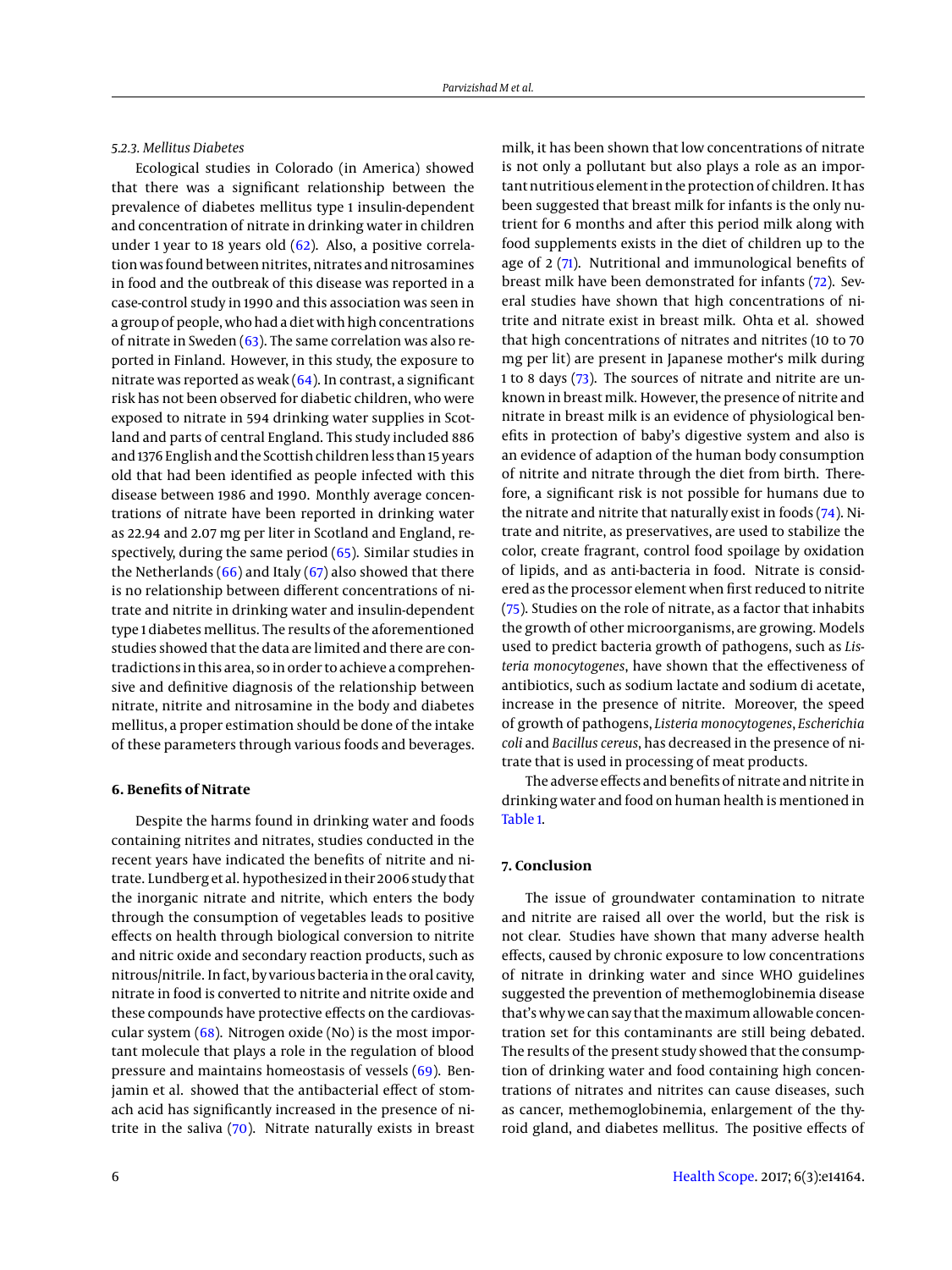| <b>Effect</b>                                                    | Lists                                                                                                        |
|------------------------------------------------------------------|--------------------------------------------------------------------------------------------------------------|
| <b>Adverse Effect</b>                                            |                                                                                                              |
| Chronic effect (Carcinogenic<br>effect of nitrates and nitrites) | Gastrointestinal tract tumours                                                                               |
|                                                                  | Non-Hodgkin's lymphoma (NHL)                                                                                 |
|                                                                  | Urinary tract tumours                                                                                        |
|                                                                  | <b>Brain tumours</b>                                                                                         |
|                                                                  | Pancreas tumours                                                                                             |
| Acute toxicity                                                   | Methaemoglobinaemia                                                                                          |
|                                                                  | Mellitus diabetes                                                                                            |
|                                                                  | Effect on the thyroid gland                                                                                  |
| <b>Benefits Effect</b>                                           | Protective effects on the cardiovascular system                                                              |
|                                                                  | Regulation of blood pressure and maintain Homeostasis of vessel                                              |
|                                                                  | Plays a role as an important nutritious element in the protection of children                                |
|                                                                  | Nitrate and nitrite as preservatives are used to stabilize the color, create fragrant, control food spoilage |
|                                                                  | Nitrate as a factor that inhabits the growth of other micro organisms                                        |

<span id="page-6-14"></span>**Table 1.** Adverse Effects and Benefits of Nitrate and Nitrite in Drinking Water and Food on Human Health

low concentrations of nitrate and nitrite could have a protective effect on the cardiovascular system, blood pressure regulation and maintaining homeostasis (the stability) of vessels. Finally, it can be concluded that due to different opinions on the concentration of nitrates and nitrites that have beneficial and adverse effects on human health and due to the high cost of treating water contaminated with nitrite and nitrate, more research should be conducted in this area to make proper judgments about setting the standards and the concentration of nitrite and nitrate in drinking water.

Study limitations, flaws in existing data and multiple adverse side effects with the benefits of nitrate and nitrite in drinking water and food, suggests that comprehensive studies on this issue should be conducted.

## **References**

- <span id="page-6-0"></span>1. Mesdaghi nia AR, Mahvi AH, Naseri S, Mohamadi AA, Shekarriz M, Alimohamadi M. Study of nitrate reduction from water using nanosized iron [In Persian]. *Iran J Health Environ.* 2011;**4**(3):313–20.
- <span id="page-6-1"></span>2. Gelberg KH, Church L, Casey G, London M, Roerig DS, Boyd J, et al. Nitrate levels in drinking water in rural New York State. *Environ Res.* 1999;**80**(1):34–40. doi: [10.1006/enrs.1998.3881.](http://dx.doi.org/10.1006/enrs.1998.3881) [PubMed: [9931225\]](http://www.ncbi.nlm.nih.gov/pubmed/9931225).
- <span id="page-6-2"></span>3. Sankararamakrishnan N, Sharma AK, Iyengar L. Contamination of nitrate and fluoride in ground water along the Ganges Alluvial Plain of Kanpur district, Uttar Pradesh, India. *Environ Monit Assess.* 2008;**146**(1- 3):375–82. doi: [10.1007/s10661-007-0085-5.](http://dx.doi.org/10.1007/s10661-007-0085-5) [PubMed: [18075779\]](http://www.ncbi.nlm.nih.gov/pubmed/18075779).
- <span id="page-6-3"></span>4. Suthar S, Bishnoi P, Singh S, Mutiyar PK, Nema AK, Patil NS. Nitrate contamination in groundwater of some rural areas of Rajasthan, India. *J Hazard Mater.* 2009;**171**(1-3):189–99. doi: [10.1016/j.jhazmat.2009.05.111.](http://dx.doi.org/10.1016/j.jhazmat.2009.05.111) [PubMed: [19545944\]](http://www.ncbi.nlm.nih.gov/pubmed/19545944).
- <span id="page-6-4"></span>5. Costa JL, Massone H, Martı´nez D, Suero EE, Vidal CM, Bedmar F. Nitrate contamination of a rural aquifer and accumulation in the unsaturated zone. *Agric Water Manag.* 2002;**57**(1):33–47. doi: [10.1016/s0378-](http://dx.doi.org/10.1016/s0378-3774(02)00036-7) [3774\(02\)00036-7.](http://dx.doi.org/10.1016/s0378-3774(02)00036-7)
- <span id="page-6-5"></span>6. Kross BC, Hallberg GR, Bruner DR, Cherryholmes K, Johnson JK. The nitrate contamination of private well water in Iowa.*Am J Public Health.* 1993;**83**(2):270–2. doi: [10.2105/AJPH.83.2.270.](http://dx.doi.org/10.2105/AJPH.83.2.270) [PubMed: [8427340\]](http://www.ncbi.nlm.nih.gov/pubmed/8427340).
- <span id="page-6-6"></span>7. Hu K, Huang Y, Li H, Li B, Chen D, White RE. Spatial variability of shallow groundwater level, electrical conductivity and nitrate concentration, and risk assessment of nitrate contamination in North China Plain. *Environ Int.* 2005;**31**(6):896–903. doi: [10.1016/j.envint.2005.05.028.](http://dx.doi.org/10.1016/j.envint.2005.05.028) [PubMed: [16005970\]](http://www.ncbi.nlm.nih.gov/pubmed/16005970).
- <span id="page-6-7"></span>8. Mahvi AH, Nouri J, Babaei AA, Nabizadeh R. Agricultural activities impact on groundwater nitrate pollution. *Int J Environ Sci Technol.* 2013;**2**(1):41–7. doi: [10.1007/bf03325856.](http://dx.doi.org/10.1007/bf03325856)
- <span id="page-6-8"></span>9. Atafar Z, Mesdaghinia A, Nouri J, Homaee M, Yunesian M, Ahmadimoghaddam M, et al. Effect of fertilizer application on soil heavy metal concentration. *Environ Monit Assess.* 2010;**160**(1-4):83–9. doi: [10.1007/s10661-008-0659-x.](http://dx.doi.org/10.1007/s10661-008-0659-x) [PubMed: [19058018\]](http://www.ncbi.nlm.nih.gov/pubmed/19058018).
- <span id="page-6-9"></span>10. Rotaru A, Răileanu P. Groundwater contamination from waste storage works. *Environ Eng Manag J.* 2008;**7**(6):731–5.
- <span id="page-6-10"></span>11. Mahvi AH, Ebrahimi SJ, Mesdaghinia A, Gharibi H, Sowlat MH. Performance evaluation of a continuous bipolar electrocoagulation/electrooxidation-electroflotation (ECEO-EF) reactor designed for simultaneous removal of ammonia and phosphate from wastewater effluent. *J Hazard Mater.* 2011;**192**(3):1267–74. doi: [10.1016/j.jhazmat.2011.06.041.](http://dx.doi.org/10.1016/j.jhazmat.2011.06.041) [PubMed: [21741172\]](http://www.ncbi.nlm.nih.gov/pubmed/21741172).
- <span id="page-6-11"></span>12. Wakida FT, Lerner DN. Non-agricultural sources of groundwater nitrate: a review and case study. *Water Res.* 2005;**39**(1):3–16. doi: [10.1016/j.watres.2004.07.026.](http://dx.doi.org/10.1016/j.watres.2004.07.026) [PubMed: [15607159\]](http://www.ncbi.nlm.nih.gov/pubmed/15607159).
- <span id="page-6-12"></span>13. Gharibi H, Mahvi AH, Nabizadeh R, Arabalibeik H, Yunesian M, Sowlat MH. A novel approach in water quality assessment based on fuzzy logic. *J Environ Manage.* 2012;**112**:87–95. doi: [10.1016/j.jenvman.2012.07.007.](http://dx.doi.org/10.1016/j.jenvman.2012.07.007) [PubMed: [22885368\]](http://www.ncbi.nlm.nih.gov/pubmed/22885368).
- <span id="page-6-13"></span>14. Yousefi N, Fatehizedeh A, Ghadiri K, Mirzaei N, Ashrafi SD, Mahvi AH. Application of nanofilter in removal of phosphate, fluoride and nitrite from groundwater. *Desalination Water Treat.* 2016;**57**(25):11782–8. doi: [10.1080/19443994.2015.1044914.](http://dx.doi.org/10.1080/19443994.2015.1044914)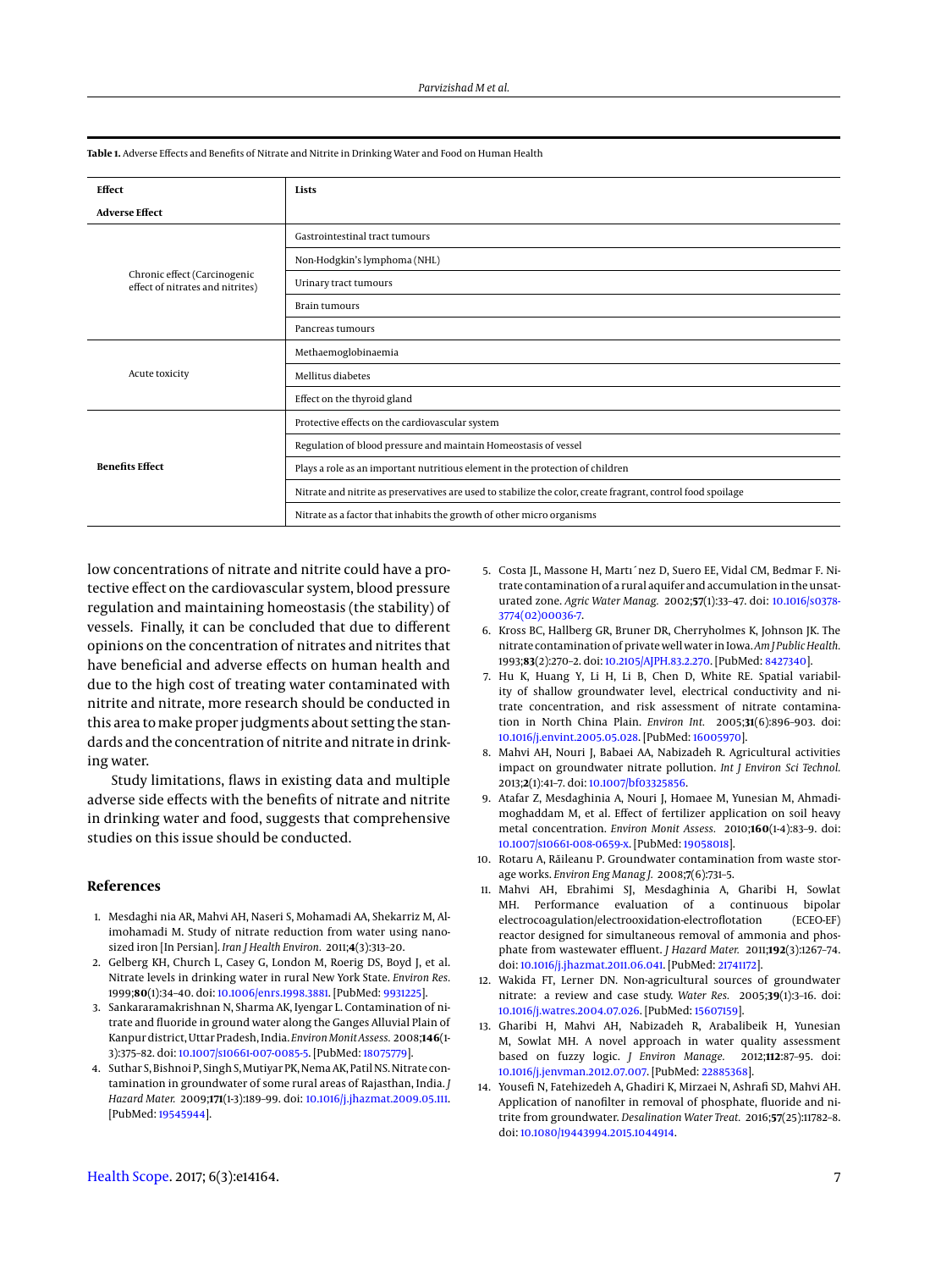- <span id="page-7-0"></span>15. Shahbazi P, Vaezi F, Mahvi AH, Naddaffi K, Rahmani AR. Nitrate removal from drinking water by point of use ion exchange. *J Res Health Sci.* 2010;**10**(2):91–7. [PubMed: [22911930\]](http://www.ncbi.nlm.nih.gov/pubmed/22911930).
- <span id="page-7-1"></span>16. Khazaei M, Nabizadeh R, Mahvi AH, Izanloo H, Ansari Tadi R, Gharagazloo F. Nitrogen and phosphorous removal from aerated lagoon effluent using horizontal roughing filter (HRF). *Desalination Water Treat.* 2016;**57**(12):5425–34. doi: [10.1080/19443994.2014.1003100.](http://dx.doi.org/10.1080/19443994.2014.1003100)
- <span id="page-7-2"></span>17. Walker R. The metabolism of dietary nitrites and nitrates. *Biochem Soc Trans.* 1996;**24**(3):780–5. doi: [10.1042/bst0240780.](http://dx.doi.org/10.1042/bst0240780) [PubMed: [8878847\]](http://www.ncbi.nlm.nih.gov/pubmed/8878847).
- <span id="page-7-3"></span>18. Mensinga TT, Speijers GJ, Meulenbelt J. Health implications of exposure to environmental nitrogenous compounds. *Toxicol Rev.* 2003;**22**(1):41–51. doi: [10.2165/00139709-200322010-00005.](http://dx.doi.org/10.2165/00139709-200322010-00005) [PubMed: [14579546\]](http://www.ncbi.nlm.nih.gov/pubmed/14579546).
- <span id="page-7-4"></span>19. Liebscher H, Hii B, McNaughton D. Nitrates and pesticides in the Abbotsford aquifer, southwestern British Columbia. 1992
- <span id="page-7-5"></span>20. Egboka BCE. Nitrate contamination of shallow groundwaters in Ontario, Canada. *Sci Total Environ.* 1984;**35**(1):53–70. doi: [10.1016/0048-](http://dx.doi.org/10.1016/0048-9697(84)90368-1) [9697\(84\)90368-1.](http://dx.doi.org/10.1016/0048-9697(84)90368-1)
- <span id="page-7-6"></span>21. Duijvenbooden WV, Matthijsen AJCM, Speijers GJA, Went CFV, Apeldoorn MEV. Integrated Criteria Document Nitrate. *National Institute of Public Health and Environmental Protection Report.* 1989(758473012).
- <span id="page-7-7"></span>22. Gangolli SD, van den Brandt PA, Feron VJ, Janzowsky C, Koeman JH, Speijers GJ, et al. Nitrate, nitrite and N-nitroso compounds. *Environ Toxicol Pharmacol.* 1994;**292**(1):1–38. doi: [10.1016/0926-6917\(94\)90022-](http://dx.doi.org/10.1016/0926-6917(94)90022-1) [1.](http://dx.doi.org/10.1016/0926-6917(94)90022-1)
- <span id="page-7-8"></span>23. Pennington JAT. Dietary exposure models for nitrates and nitrites. *Food Control.* 1998;**9**(6):385–95. doi: [10.1016/s0956-7135\(98\)00019-x.](http://dx.doi.org/10.1016/s0956-7135(98)00019-x)
- <span id="page-7-9"></span>24. Iarc Working Group on the Evaluation of Carcinogenic Risks to Humans . IARC monographs on the evaluation of carcinogenic risks to humans. Ingested nitrate and nitrite, and cyanobacterial peptide toxins. *IARC Monogr Eval Carcinog Risks Hum.* 2010;**94**:v–vii. [PubMed: [21141240\]](http://www.ncbi.nlm.nih.gov/pubmed/21141240) 1-412.
- <span id="page-7-10"></span>25. Walker R. Nitrates, nitrites and N-nitrosocompounds: a review of the occurrence in food and diet and the toxicological implications. *Food Addit Contam.* 1990;**7**(6):717–68. doi: [10.1080/02652039009373938.](http://dx.doi.org/10.1080/02652039009373938) [PubMed: [2079111\]](http://www.ncbi.nlm.nih.gov/pubmed/2079111).
- <span id="page-7-11"></span>26. Prospero JM, Savoie DL. Effect of continental sources on nitrate concentrations over the Pacific Ocean. *Nature.* 1989;**339**(6227):687–9. doi: [10.1038/339687a0.](http://dx.doi.org/10.1038/339687a0)
- <span id="page-7-12"></span>27. Janssen LHJM, Visser H, Römer FG. Analysis of large scale sulphate, nitrate, chloride and ammonium concentrations in The Netherlands using an aerosol measuring network. *Atmos Environ.* 1989;**23**(12):2783– 96. doi: [10.1016/0004-6981\(89\)90559-3.](http://dx.doi.org/10.1016/0004-6981(89)90559-3)
- <span id="page-7-13"></span>28. Lefebvre A, Eilers W, Chunn B. Environmental sustainability of canadian agriculture: Agri-environmental indicator report series–report# 2. Ottawa, Canada: Agriculture and Agri-Food Canada; 2010.
- <span id="page-7-14"></span>29. Spiegelhalder B, Eisenbrand G, Preussmann R. Influence of dietary nitrate on nitrite content of human saliva: possible relevance to in vivo formation of N-nitroso compounds. *Food Cosmet Toxicol.* 1976;**14**(6):545–8. doi: [10.1016/S0015-6264\(76\)80005-3.](http://dx.doi.org/10.1016/S0015-6264(76)80005-3) [PubMed: [1017769\]](http://www.ncbi.nlm.nih.gov/pubmed/1017769).
- <span id="page-7-15"></span>30. Leaf CD, Wishnok JS, Tannenbaum SR. L-arginine is a precursor for nitrate biosynthesis in humans. *Biochem Biophys Res Commun.* 1989;**163**(2):1032–7. doi: [10.1016/0006-291X\(89\)92325-5.](http://dx.doi.org/10.1016/0006-291X(89)92325-5) [PubMed: [2783109\]](http://www.ncbi.nlm.nih.gov/pubmed/2783109).
- <span id="page-7-16"></span>31. Ohshima H, Bartsch H. Chronic infections and inflammatory processes as cancer risk factors: possible role of nitric oxide in carcinogenesis. *Mutat Res.* 1994;**305**(2):253–64. doi: [10.1016/0027-](http://dx.doi.org/10.1016/0027-5107(94)90245-3) [5107\(94\)90245-3.](http://dx.doi.org/10.1016/0027-5107(94)90245-3) [PubMed: [7510036\]](http://www.ncbi.nlm.nih.gov/pubmed/7510036).
- <span id="page-7-17"></span>32. Tricker AR. N-nitroso compounds and man: sources of exposure, endogenous formation and occurrence in body fluids. *Eur J Cancer Prev.* 1997;**6**(3):226–68. doi: [10.1097/00008469-199706000-00003.](http://dx.doi.org/10.1097/00008469-199706000-00003) [PubMed: [9306073\]](http://www.ncbi.nlm.nih.gov/pubmed/9306073).
- <span id="page-7-18"></span>33. Yang CY, Wu DC, Chang CC. Nitrate in drinking water and risk of death from colon cancer in Taiwan. *EnvironInt.* 2007;**33**(5):649–53. doi: [10.1016/j.envint.2007.01.009.](http://dx.doi.org/10.1016/j.envint.2007.01.009) [PubMed: [17316804\]](http://www.ncbi.nlm.nih.gov/pubmed/17316804).
- <span id="page-7-19"></span>34. van Loon AJ, Botterweck AA, Goldbohm RA, Brants HA, van Klaveren JD, van den Brandt PA. Intake of nitrate and nitrite and the risk of gastric cancer: a prospective cohort study. *Br J Cancer.* 1998;**78**(1):129–35. doi: [10.1038/bjc.1998.454.](http://dx.doi.org/10.1038/bjc.1998.454) [PubMed: [9662263\]](http://www.ncbi.nlm.nih.gov/pubmed/9662263).
- <span id="page-7-20"></span>35. Knekt P, Jarvinen R, Dich J, Hakulinen T. Risk of colorectal and other gastro-intestinal cancers after exposure to nitrate, nitrite and Nnitroso compounds: a follow-up study. *Int J Cancer.* 1999;**80**(6):852– 6. doi: [10.1002/\(SICI\)1097-0215\(19990315\)80:6<852::AID-IJC9>3.0.CO;2-](http://dx.doi.org/10.1002/(SICI)1097-0215(19990315)80:6<852::AID-IJC9>3.0.CO;2-S) [S.](http://dx.doi.org/10.1002/(SICI)1097-0215(19990315)80:6<852::AID-IJC9>3.0.CO;2-S) [PubMed: [10074917\]](http://www.ncbi.nlm.nih.gov/pubmed/10074917).
- <span id="page-7-21"></span>36. Palli D, Saieva C, Coppi C, Del Giudice G, Magagnotti C, Nesi G, et al. O6-alkylguanines, dietary N-nitroso compounds, and their precursors in gastric cancer. *Nutr Cancer.* 2001;**39**(1):42–9. doi: [10.1207/S15327914nc391\\_6.](http://dx.doi.org/10.1207/S15327914nc391_6) [PubMed: [11588901\]](http://www.ncbi.nlm.nih.gov/pubmed/11588901).
- <span id="page-7-22"></span>37. Jensen OM. Nitrate in drinking water and cancer in northern Jutland, Denmark, with special reference to stomach cancer. *Ecotoxicol Environ Saf.* 1982;**6**(3):258–67. doi: [10.1016/0147-6513\(82\)90016-1.](http://dx.doi.org/10.1016/0147-6513(82)90016-1) [PubMed: [7106030\]](http://www.ncbi.nlm.nih.gov/pubmed/7106030).
- <span id="page-7-23"></span>38. Morales-Suarez-Varela MM, Llopis-Gonzalez A, Tejerizo-Perez ML. Impact of nitrates in drinking water on cancer mortality in Valencia, Spain. *Eur J Epidemiol.* 1995;**11**(1):15–21. doi: [10.1007/BF01719941.](http://dx.doi.org/10.1007/BF01719941) [PubMed: [7489769\]](http://www.ncbi.nlm.nih.gov/pubmed/7489769).
- <span id="page-7-24"></span>39. Gulis G, Czompolyova M, Cerhan JR. An ecologic study of nitrate in municipal drinking water and cancer incidence in Trnava District, Slovakia. *Environ Res.* 2002;**88**(3):182–7. doi: [10.1006/enrs.2002.4331.](http://dx.doi.org/10.1006/enrs.2002.4331) [PubMed: [12051796\]](http://www.ncbi.nlm.nih.gov/pubmed/12051796).
- <span id="page-7-25"></span>40. Law G, Parslow R, McKinney P, Cartwright R. Non-Hodgkin's lymphoma and nitrate in drinking water: a study in Yorkshire, United Kingdom. *J Epidemiol Community Health.* 1999;**53**(6):383–4. doi: [10.1136/jech.53.6.383.](http://dx.doi.org/10.1136/jech.53.6.383) [PubMed: [10396486\]](http://www.ncbi.nlm.nih.gov/pubmed/10396486).
- <span id="page-7-26"></span>41. Cocco P, Broccia G, Aru G, Casula P, Muntoni S, Cantor KP, et al. Nitrate in community water supplies and incidence of non-Hodgkin's lymphoma in Sardinia, Italy. *J Epidemiol Community Health.* 2003;**57**(7):510–1. doi: [10.1136/jech.57.7.510.](http://dx.doi.org/10.1136/jech.57.7.510) [PubMed: [12821696\]](http://www.ncbi.nlm.nih.gov/pubmed/12821696).
- <span id="page-7-27"></span>42. Weyer PJ, Cerhan JR, Kross BC, Hallberg GR, Kantamneni J, Breuer G, et al. Municipal drinking water nitrate level and cancer risk in older women: the Iowa Women's Health Study. *Epidemiology.* 2001;**12**(3):327–38. [PubMed: [11338313\]](http://www.ncbi.nlm.nih.gov/pubmed/11338313).
- <span id="page-7-28"></span>43. Ward MH, Mark SD, Cantor KP, Weisenburger DD, Correa-Villasenor A, Zahm SH. Drinking water nitrate and the risk of non-Hodgkin's lymphoma. *Epidemiology.* 1996;**7**(5):465–71. doi: [10.1097/00001648-](http://dx.doi.org/10.1097/00001648-199609000-00003) [199609000-00003.](http://dx.doi.org/10.1097/00001648-199609000-00003) [PubMed: [8862975\]](http://www.ncbi.nlm.nih.gov/pubmed/8862975).
- <span id="page-7-29"></span>44. Chiu HF, Tsai SS, Yang CY. Nitrate in drinking water and risk of death from bladder cancer: an ecological case-control study in Taiwan. *J Toxicol Environ Health A.* 2007;**70**(12):1000–4. doi: [10.1080/15287390601171801.](http://dx.doi.org/10.1080/15287390601171801) [PubMed: [17497410\]](http://www.ncbi.nlm.nih.gov/pubmed/17497410).
- <span id="page-7-30"></span>45. Ward MH, Cantor KP, Riley D, Merkle S, Lynch CF. Nitrate in public water supplies and risk of bladder cancer. *Epidemiology.* 2003;**14**(2):183– 90. doi: [10.1097/01.EDE.0000050664.28048.DF.](http://dx.doi.org/10.1097/01.EDE.0000050664.28048.DF) [PubMed: [12606884\]](http://www.ncbi.nlm.nih.gov/pubmed/12606884).
- <span id="page-7-31"></span>46. Zeegers MP, Selen RF, Kleinjans JC, Goldbohm RA, van den Brandt PA. Nitrate intake does not influence bladder cancer risk: the Netherlands cohort study. *Environ Health Perspect.* 2006;**114**(10):1527–31. doi: [10.1289/ehp.9098.](http://dx.doi.org/10.1289/ehp.9098) [PubMed: [17035137\]](http://www.ncbi.nlm.nih.gov/pubmed/17035137).
- <span id="page-7-32"></span>47. Volkmer BG, Ernst B, Simon J, Kuefer R, Bartsch GJ, Bach D, et al. Influence of nitrate levels in drinking water on urological malignancies: a community-based cohort study. *BJU Int.* 2005;**95**(7):972–6. doi: [10.1111/j.1464-410X.2005.05450.x.](http://dx.doi.org/10.1111/j.1464-410X.2005.05450.x) [PubMed: [15839916\]](http://www.ncbi.nlm.nih.gov/pubmed/15839916).
- <span id="page-7-33"></span>48. Ward MH, Rusiecki JA, Lynch CF, Cantor KP. Nitrate in public water supplies and the risk of renal cell carcinoma. *Cancer Causes Control.* 2007;**18**(10):1141–51. doi: [10.1007/s10552-007-9053-1.](http://dx.doi.org/10.1007/s10552-007-9053-1) [PubMed: [17717631\]](http://www.ncbi.nlm.nih.gov/pubmed/17717631).
- <span id="page-7-34"></span>49. Michaud DS, Holick CN, Batchelor TT, Giovannucci E, Hunter DJ. Prospective study of meat intake and dietary nitrates, nitrites, and nitrosamines and risk of adult glioma. *Am J Clin Nutr.* 2009;**90**(3):570–7. doi: [10.3945/ajcn.2008.27199.](http://dx.doi.org/10.3945/ajcn.2008.27199) [PubMed: [19587083\]](http://www.ncbi.nlm.nih.gov/pubmed/19587083).
- <span id="page-7-35"></span>50. Aschebrook-Kilfoy B, Cross AJ, Stolzenberg-Solomon RZ, Schatzkin A, Hollenbeck AR, Sinha R, et al. Pancreatic cancer and exposure to